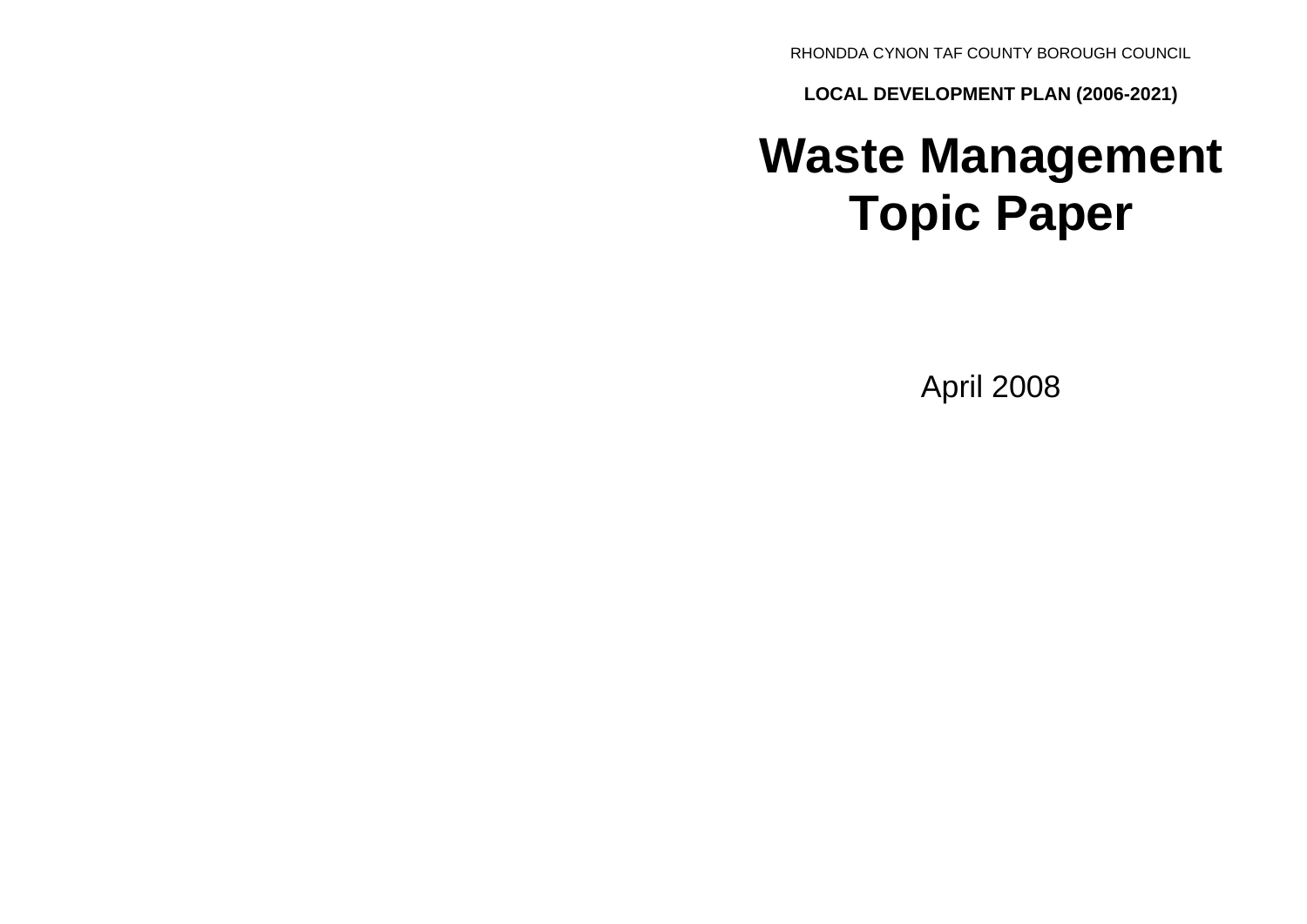# **Contents**

|                                     | Page |
|-------------------------------------|------|
| Introduction                        | 1    |
| <b>National Policy Context</b>      | 2    |
| <b>Local Policy Context</b>         | 9    |
| Key Issues in Rhondda Cynon Taf     | 10   |
| <b>Preferred Strategy</b>           | 11   |
| Draft Local Development Plan Policy | 12   |
| <b>Further Advice</b>               | 18   |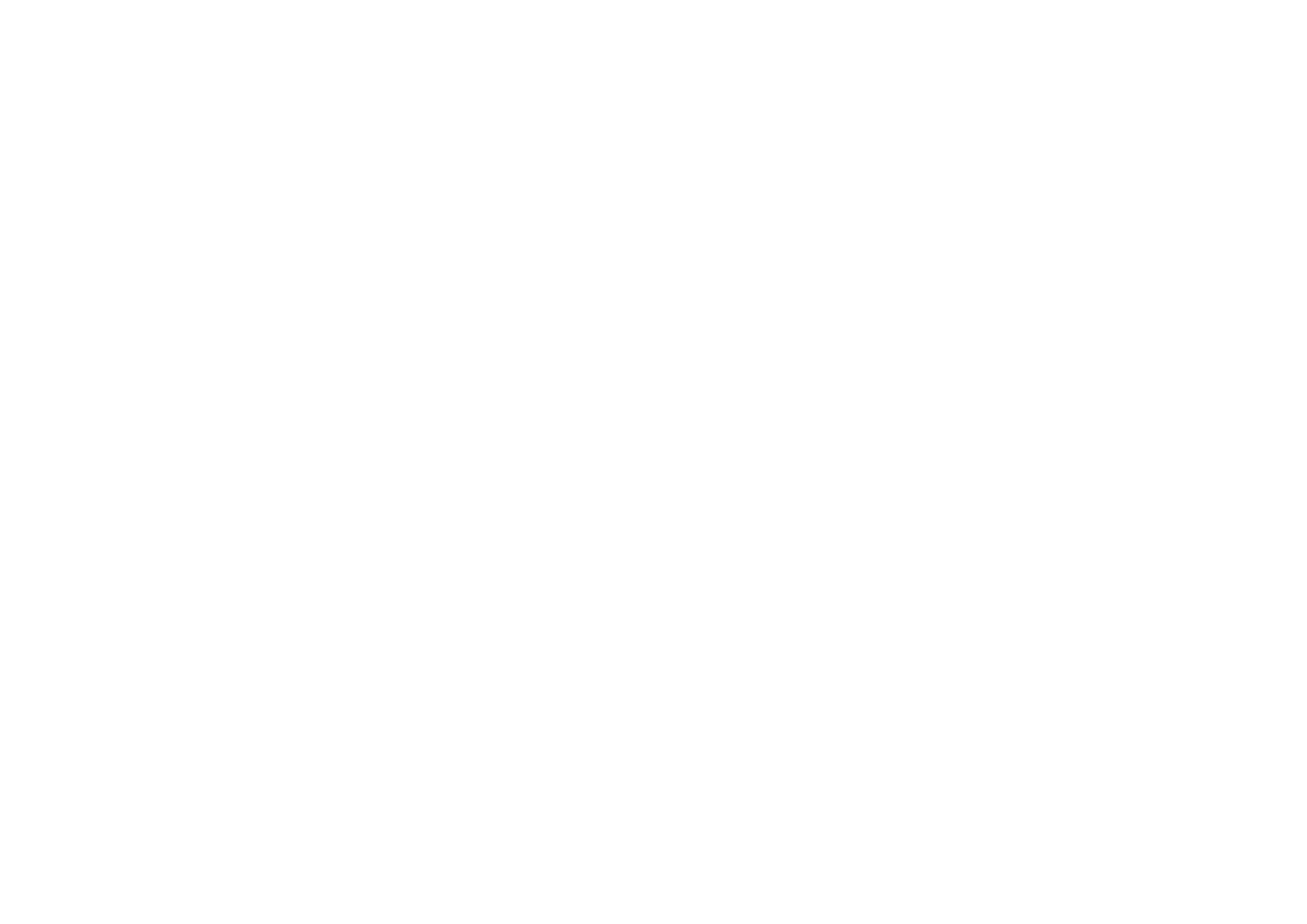#### **BACKGROUND**

In January 2007 the Council issued for public consultation the Local Development Plan: Preferred Strategy. The Strategy

was the first stage of the new statutory local development plan (LDP).

The next stage in the plan making process is the production of a deposit draft LDP. In order to ensure the soundness of the emerging LDP and transparency in the plan making process, the Council has produced a series of topic papers.

The topic papers address the main area of policy to be considered in the LDP. **It should be stressed that these papers are a starting point for policy development, through the sustainability appraisal process and as the Council's evidence base develops, emerging LDP policy will evolve and be refined.**

#### **1. INTRODUCTION**

Local Authorities in Wales have a wide range of responsibilities for waste disposal. As the Waste Planning Authority (WPA) the Local Authority is responsible for landuse planning control over waste management. The Local Development Plan must set out the Authority's overall strategy for land use aspects of waste disposal and make provision for facilities which are regulated by planning and environmental legislation.

Approximately 500,000 tonnes of waste are produced in Rhondda Cynon Taf each year, including 150,000 tonnes of municipal waste. The land use implications of managing and disposing of this waste in a sustainable manner is a major issue for the Local Development Plan, especially as all options involving the treatment, management and disposal of waste materials will have some form of environmental impact.

Traditionally the main method of dealing with waste has been to fill voids such as disused quarries or open cast workings, a method known as landfill. Approximately 90% of household waste in England and Wales is disposed by this method. Although landfilling practices have improved in recent years it is regarded as the least environmentally friendly disposal option and it is widely recognised that other options will need to be found.

This topic paper will directly inform the development of the LDP and will consider:-

- *the national policy context*
- *local policies and strategies*
- *key issues*
- *the aims and objectives set out in Preferred Strategy and the issues raised in its consultation.*

The topic paper will then develop draft LDP policies, which will set out the policy framework for waste management.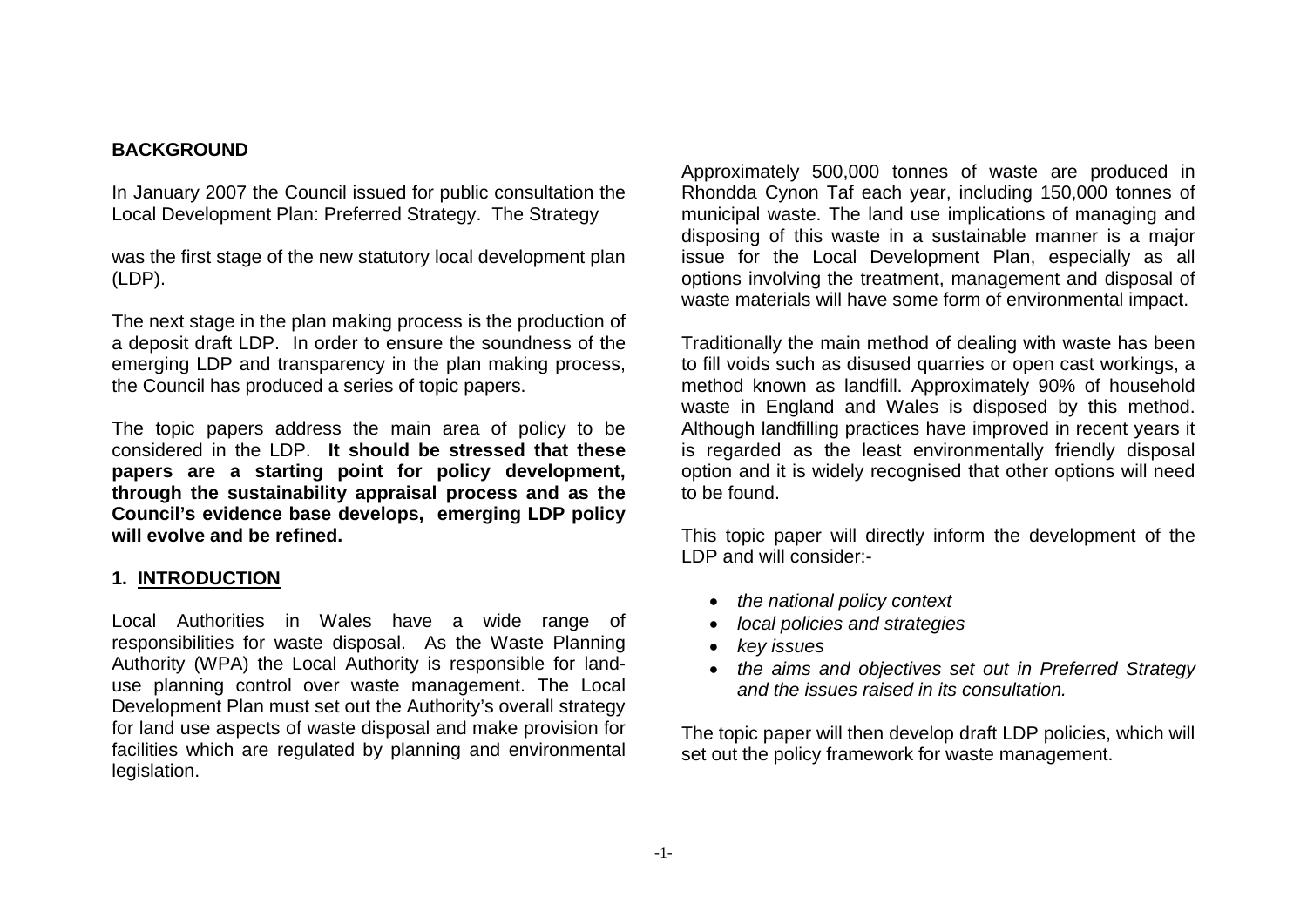## **2. NATIONAL POLICY CONTEXT**

#### *Planning Policy Wales*

Local planning authorities are obliged by the EC Framework Directive for Waste<sub>7</sub> to make provision for establishing an integrated and adequate network of waste disposal installations. They are also required, in conjunction with the Environment Agency to ensure that waste is recovered or disposed of without harming the environment, without endangering human health, without risk to water, air, soil, plants or animals, without causing a nuisance through noise or odours, and without adversely affecting the countryside or places of special interest, including areas of acknowledged importance in relation to the natural and cultural heritage.

The UK Government's general policy towards waste management is based on a hierarchy of reduction, re-use and material recovery (including recycling and composting), energy recovery with effective use of waste heat, and safe disposal. A sustainable approach to waste management will require greater

emphasis on reduction, re-use and recovery and less reliance on disposal without recovery, and the consideration of the Best Practicable Environmental Option (BPEO) which is one of the key mechanisms used to guide waste management options.

Waste should be managed (or disposed of) as close to the point of its generation as possible, in line with the proximity

principle. This is to ensure, as far as is practicable, that waste is not exported to other regions. It also recognises that transportation of wastes can have significant environmental impacts. The waste hierarchy, the proximity principle and regional self-sufficiency should all be taken into account during the determination of the BPEO for the network of waste management installations that provides the

best solution to meet environmental, social and economic needs.

In Wales, the aim should be to provide sufficient facilities to treat, manage, or dispose of all the waste produced. Each local authority should consider what facilities are required to manage all waste streams generated within its area, although it may be necessary for some facilities (such as facilities for managing special or clinical waste) to be shared. Local authorities should co-operate through joint working arrangements<sup>8</sup> to produce regional waste plans in order to provide Wales with an integrated and adequate framework or network of facilities that is actually achieved, thus meeting the requirements of the EC Directive.

Local authorities should encourage any necessary movement of waste by rail and water rather than by road wherever economically feasible and have regard to the proximity principle.

#### *Planning Policy Wales Companion Guide*

The Planning Policy Wales Companion Guide has been prepared to guide planners and other stakeholders in applying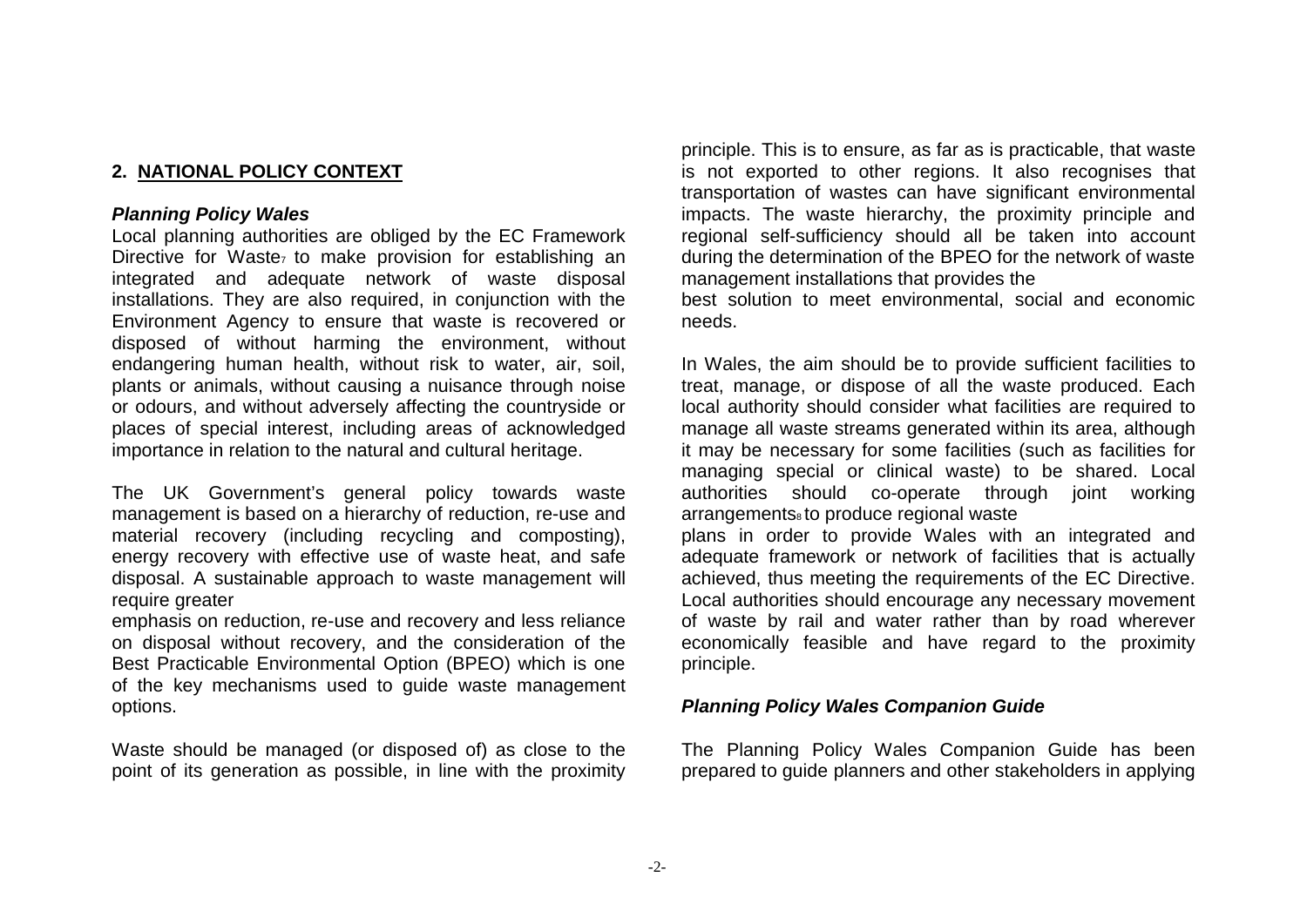the Welsh Assembly Government's planning policy to the new system of LDPs. It refers specifically to and should be read in conjunction with, Planning Policy Wales.

With regard waste management it advises that local planning authorities should take account of :

- *the requirements of the EU Framework Directive on Waste*
- *guidance on the waste hierarchy and best practical environmental option*
- *the proximity principle, regional self-sufficiency and sustainable transport*
- *the Waste Strategy for Wales*
- *Regional Waste Plans*

# *Circular Letter 04-04 - Waste Policies Hazardous Waste Planning Applications*

The Circular Letter confirms the requirement for development plans to take full account of the production of the Regional Waste Plans and incorporate adequate land use planning policies prior to their adoption.

The Circular sets out that until further agreement is reached about the location of regional or national scale waste management facilities, it is considered that the most suitable locations for new waste facilities are on general industrial areas. Therefore, provided that there is enough capacity within existing or future industrial sites to accommodate the waste management facilities required to accord with the Regional Waste Plan, all development plans should include the following policy and suggested supporting text that sets out the minimum guidance to future waste management development.

#### *Policy*

PROPOSALS FOR WASTE MANAGEMENT FACILITIES, INCLUDING DISPOSAL AND TREATMENT PLANT, WILL BE PERMITTED WITHIN SITES LISTED FOR B2 EMPLOYMENT USE IN POLICIES EMP XX (cross-reference to relevant employment policies)

Sites on general industrial sites would be suitable for many of the future waste facilities including waste processing and treatment facilities, transfer stations and possibly mechanical biological treatment, in vessel composting and anaerobic digestion. Industrial sites are not likely to be suitable for landfill or windrow composting, the latter are more suitable on farms as part of farm diversification

#### *Technical Advice Note 21: Waste (2001)*

This guidance note provides advice about how the land use planning system should contribute to sustainable waste resource management. It advises that Waste is a vitally important issue in a society striving for sustainability. With its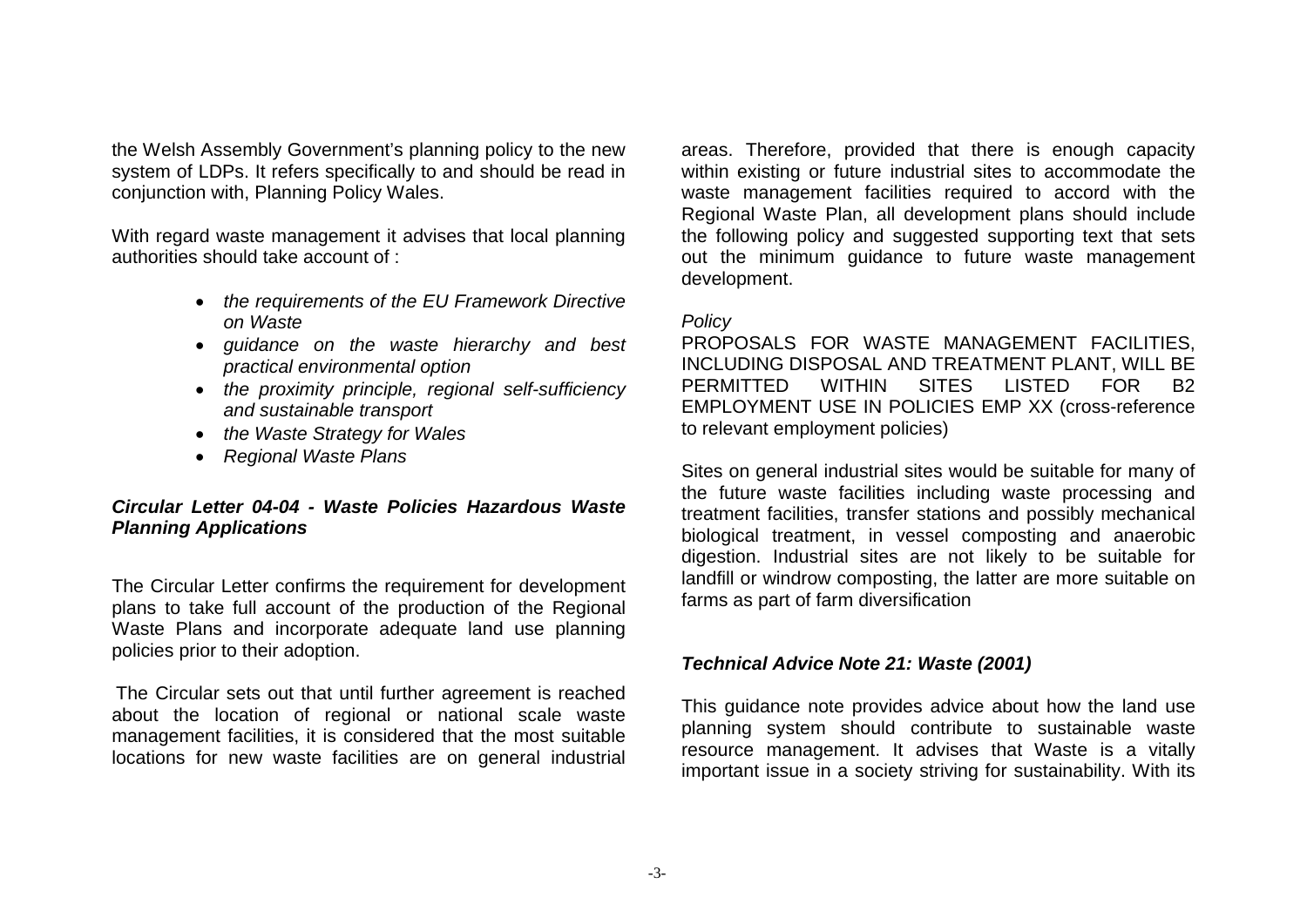commitments to sustainable development, the Assembly has a desire to address waste issues and develop sustainable methods of waste resource management. The TAN was prepared in parallel with the National Waste Strategy for Wales – *Wise About Waste.*

The TAN advises that the land use planning system has an important role to play in facilitating sustainable waste management and should:

> *• provide a planning framework which enables adequate provision to be made for waste resource management facilities to meet the needs of society for the re-use, recovery and disposal of waste;*

> *• help meet the needs of business and encourage competitiveness;*

> *• encourage sensitive waste management, enhance the overall quality of the environment and avoid risks to human health;*

> *• have regard to the need to protect areas of designated landscape and nature conservation value from inappropriate development;*

> *• have regard to the need to protect the amenity of the community and of land uses and users affected by existing or proposed waste management facilities;*

> *• minimise adverse environmental impacts resulting from the handling, processing, transport and disposal of waste;*

> *• consider what new facilities may be needed, in the light of waste forecasts; and,*

*• ensure that opportunities for incorporating reuse/recycling facilities in new developments are properly considered.*

#### *People, Places, Spaces: The Wales Spatial Plan*

The Wales Spatial Plan is a material consideration for Local Planning Authorities. The National Framework sets out a vision of 'Valuing Our Environment' in which one of the main objectives is to de-couple the growth of waste from economic growth. It states that waste management initiatives need to be developed so that waste can be dealt with as near to source as possible and to ensure the waste hierarchy is implemented as set out in the waste strategy.

#### *Wise About Waste: The National Waste Strategy for Wales*

Wise About Waste promotes a number of actions to improve the management of waste in Wales. These include measures to increase the use of recycled and composted materials by businesses and the public sector in Wales, a public sector waste minimisation campaign, an education campaign to raise awareness and understanding across Wales of the need to manage waste in a more environmentally friendly manner.

Figures for 2003-04 show that Welsh councils have exceeded the Assembly Government's target of recycling 15 per cent of waste by 1.25 per cent. Future targets for local authority recycling and composting of municipal wastes are: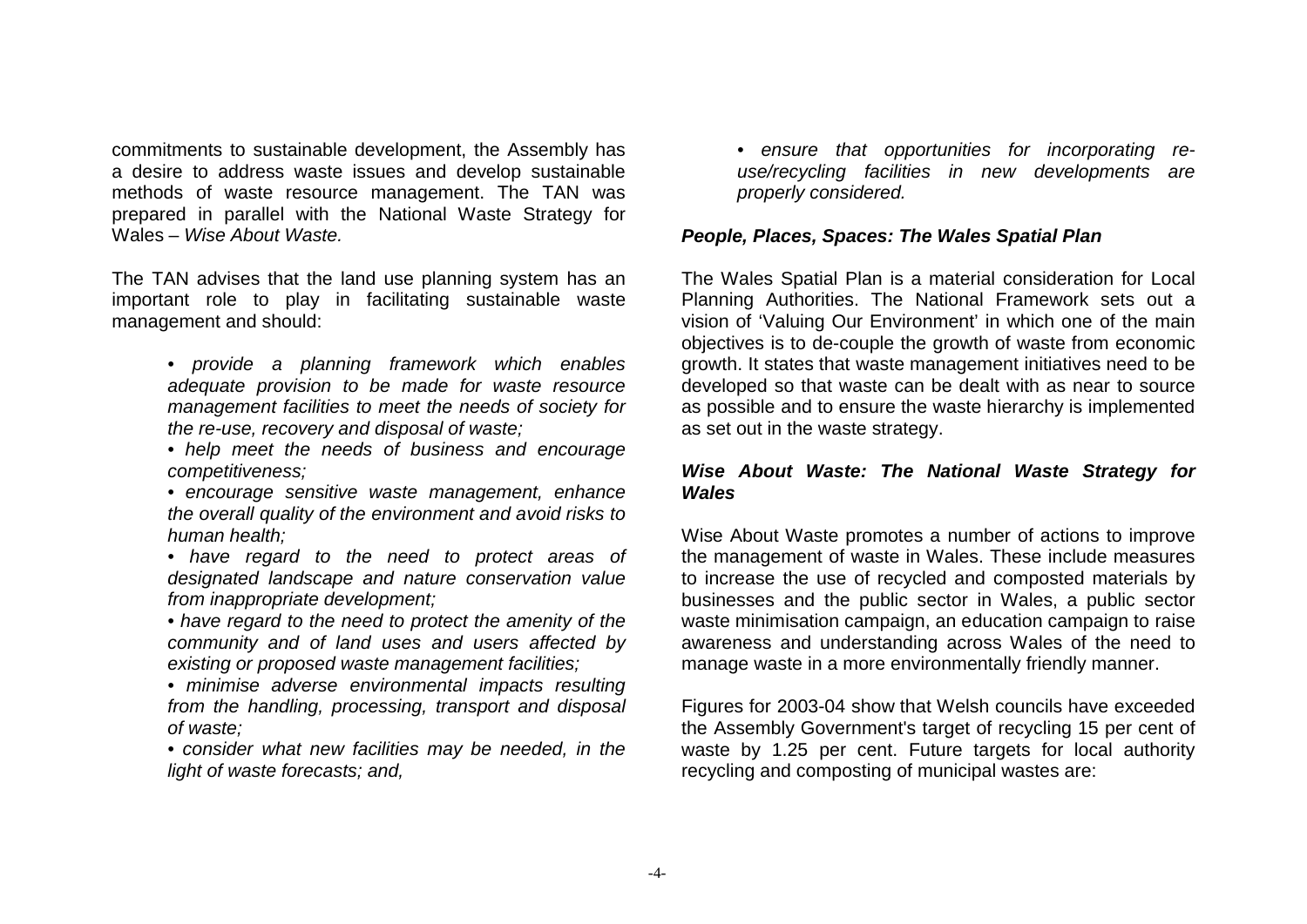- *25% combined recycling and composting by 2006/2007 with a minimum of 10% each of recycling and composting*
- *40% combined recycling and composting by 2009/2010 with a minimum of 15% each of recycling and composting*

#### *Regional Waste Plans*

The National Waste Strategy for Wales (Wise About Waste) recognised the need for the development of significant waste management infrastructure in order to achieve Sustainable Waste Management Objectives. The need for infrastructure development was also recognised in Planning Policy Wales and Technical Advice Note 21 Waste (TAN 21). TAN 21 recognises that the land use planning system has an important role to play in facilitating sustainable waste management. In order to achieve this, TAN 21 sets out a regional waste planning process to assist in the delivery of identified waste management facilities in Wales.

The purpose of the Regional Waste Plans are to provide a landuse planning document to assist the Authorities in Wales to plan for future waste management facilities, that will be required to treat or dispose of most forms of waste produced in the different regions including industrial waste, construction and demolition waste, hazardous waste and municipal waste.

There are three regional waste plans in Wales - North Wales, South East Wales, and South West Wales plans.

#### *South East Wales Regional Waste Plan*

The Regional Waste Plan provides a long-term strategic waste management strategy and land-use planning framework for the sustainable management of wastes and recovery of resources in South East Wales.

The Welsh Assembly Government has given the responsibility of preparing, monitoring and reviewing the plan to the South East Wales Regional Waste Group. This group is led by a Steering Group of councillors from the 11 local planning authorities in the region with a Technical Group of officers from local government, the Welsh Assembly Government, Environment Agency Wales and other government bodies, and representatives from the waste industry and environmental groups.

The first Regional Waste Plan was agreed by the Members Steering Group, endorsed by all of the local authorities in the region and published in March 2004.

The Regional Waste Plan 1st Review process commenced in April 2005. An extensive public and stakeholder consultation on the Consultation Draft Regional Waste Plan 1st Review document took place for 10 weeks between 15 October 2007 and 24 December 2007. The final Regional Waste Plan 1st Review document will be published in 2008 after taking into account the feedback received during the consultation period.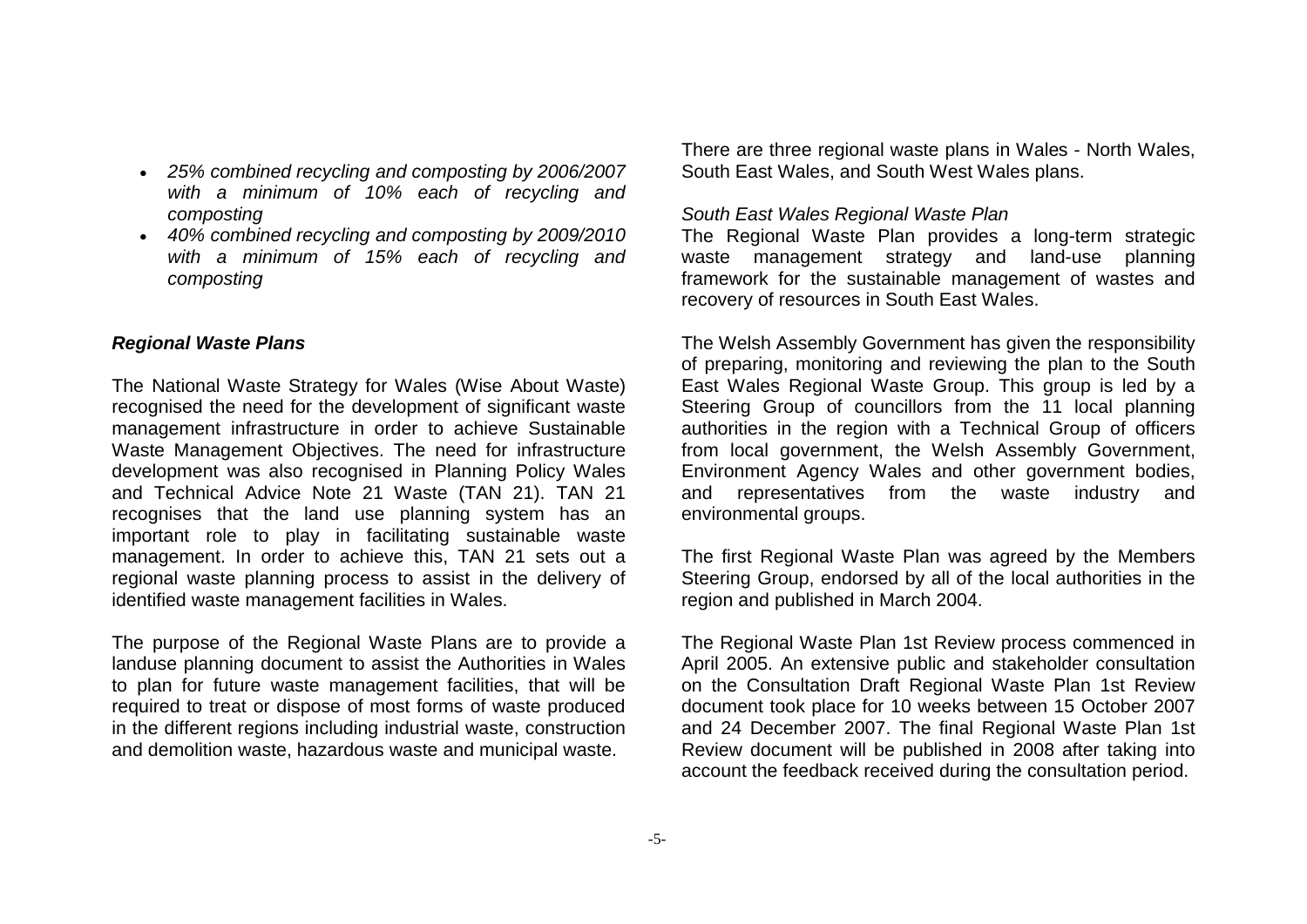#### *Consultation Draft: Regional Waste Plan: 1st Review*

The Regional Waste Plan provides a long-term strategic waste management strategy and land-use planning framework for the sustainable management of wastes and recovery of resources in South East Wales.

The vision of the RWP 1st Review is to provide a land-use planning framework for the sustainable management of wastes and recovery of resources in South East Wales. The aims of the RWP 1st Review are:

- To minimise adverse impacts on the environment and human health.
- To minimise adverse social and economic impacts and maximise social and economic opportunities.
- To meet the needs of communities and businesses.
- To accord with the legislative requirements, targets, principles and policies set by the European and national legislation and policy framework.

The RWP 1st Review contains two separate main elements the RWP Technology Strategy which provides strategic information on the types waste of management / resource recovery facilities required in South East Wales; and the RWP Spatial Strategy, which provides strategic information on the types of locations likely to be acceptable.

These two elements have been developed through different processes; they tackle different issues and have been presented separately. The RWP 1st Review does not bring the two elements together in order to identify which technologies should be located at which site or in which Area of Search. The process of combining the two elements is a policy making exercise which can only be undertaken at the local level though the Local Development Plan preparation process.

#### *The RWP Technology Strategy*

Strategic waste management Options are alternative combinations of waste management technologies that would enable the region to meet or exceed legislative targets. Individual technologies for managing waste cannot be considered in isolation – they need to be utilized in combination in an integrated recovery and disposal strategy for all waste streams.

In order to review the RWP Technology Strategy, four main alternative strategic waste management Options covering the main treatment technologies for residual waste were generated:

- Option  $1 A$  landfill-led strategy for residual waste.
- Option 2 An Energy from Waste-led strategy for residual waste.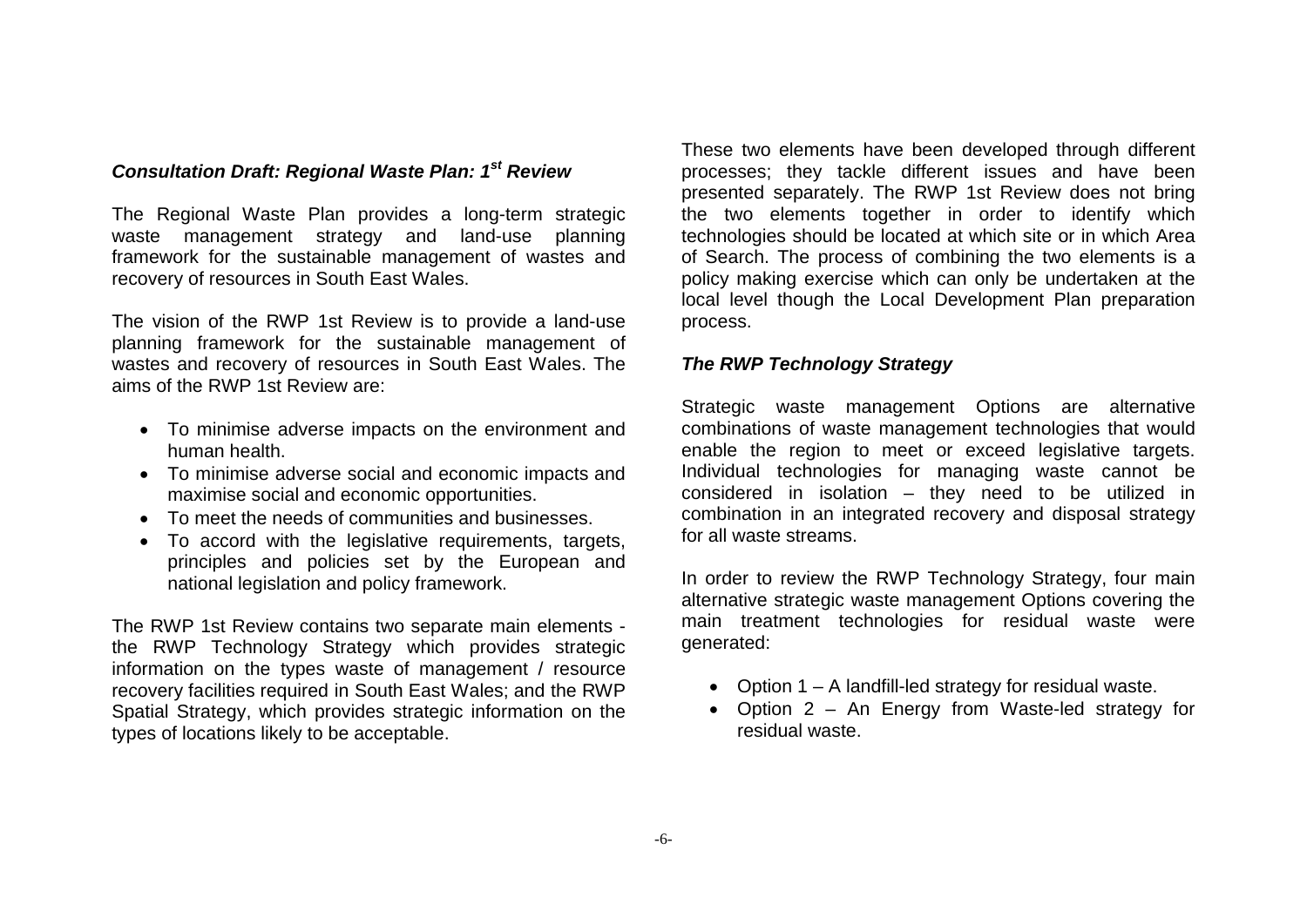- Option 3 A Mechanical Biological Treatment-led strategy for residual waste.
- Option 4 An Autoclave-led strategy for residual waste.

Each main Option was divided into sub-Options, which were considered to represent a sufficient range of choices for dealing with waste in South East Wales.

The Options were assessed using a range of techniques and as no single best option emerged, the best performing seven sub-Options in the Sustainability Appraisal were presented for consultation as alternative RWP Waste Technology Strategies that would enable South East Wales to meet or exceed legislative targets:

- *Sub-Option 2a* High source segregated recycling and composting levels with all remaining residual wastes, where possible, being managed by high levels of **Pyrolysis**
- *Sub-Option 2c* High source segregated recycling and composting levels with all remaining residual wastes, where possible, being managed by high levels Incineration with energy recovery
- *Sub-Option 3a* High source segregated recycling and composting levels with all remaining residual wastes being managed by Mechanical Biological Treatment followed by Pyrolysis.
- *Sub-Option 3b* High source segregated recycling and composting levels with all remaining residual wastes being managed by Mechanical Biological Treatment followed by Gasification.
- *Sub-Option 3c* High source segregated recycling and composting levels with all remaining residual wastes being managed by Mechanical Biological Treatment followed by Incineration.
- *Sub-Option 3d* High source segregated recycling and composting levels with all remaining residual wastes being managed by Mechanical Biological Treatment followed by Refuse Derived Fuel to off-site energy use.
- *Sub-Option 4d* High source segregated recycling and composting levels with all remaining residual wastes being managed by Autoclave followed by Refuse Derived Fuel to offsite energy use.

The seven sub-Options put forward for consultation as alternative RWP Waste Technology Strategies:

- are the best practicable environmental sub-Options;
- maximise the use of unavoidable waste as a resource through high source segregated recycling and composting levels; and therefore
- minimise the use of Energy from Waste and landfill.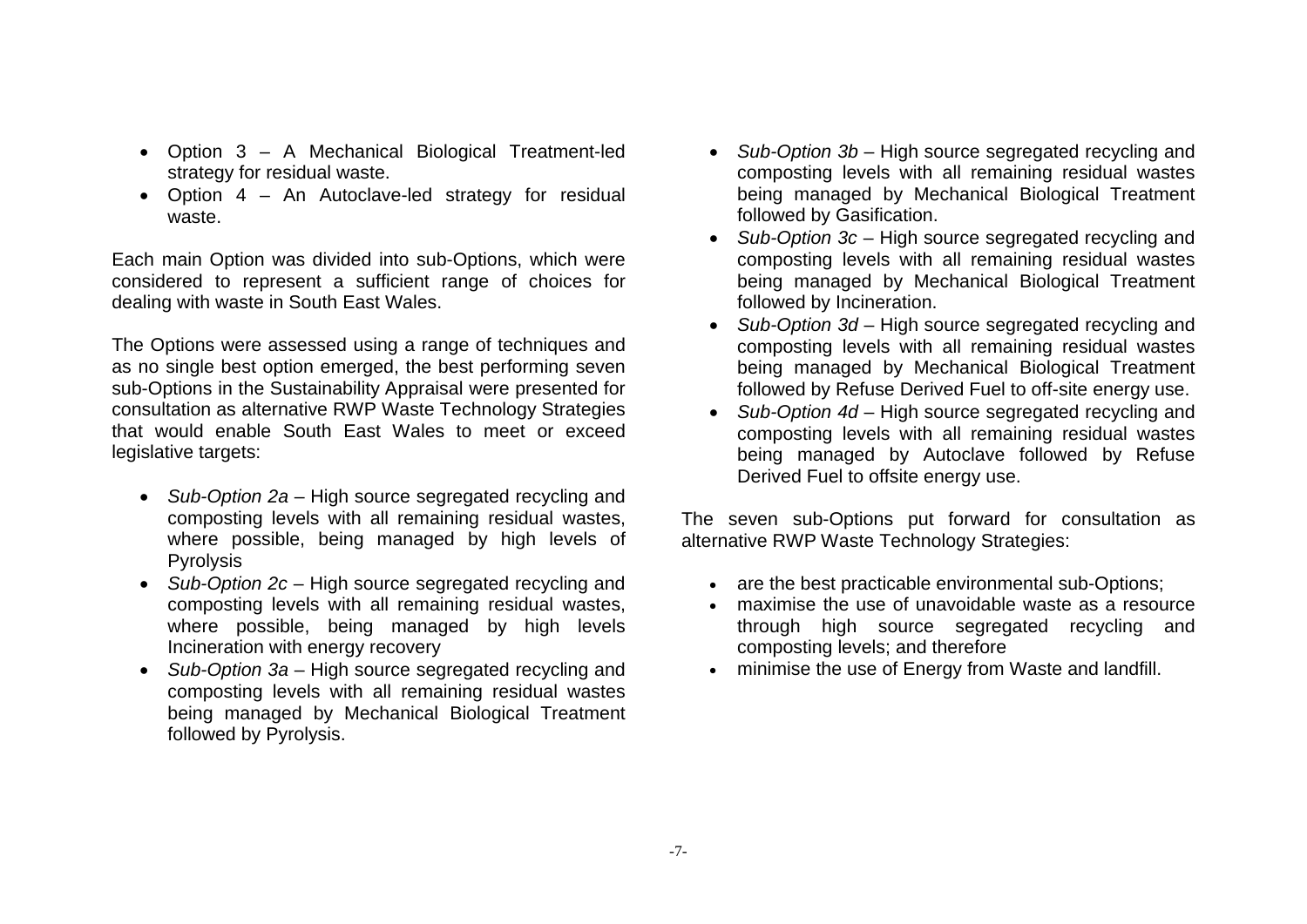#### *The RWP Spatial Strategy*

The RWP Spatial Strategy contains two elements:

a) estimates of the total land area required for new inbuilding waste management/resource recovery facilities, an analysis of the potentially available land area for new in-building facilities on *existing* land use class B2 'general industrial' employment sites, major industry sites and B2 sites that have already been allocated in development plans, and a list of these sites.

b).'Areas of Search' maps for use in identifying *new*  sites for in-building and open-air waste management / resource recovery facilities.

Advances in technology and the introduction of new legislation, policies and practices mean that many modern waste management / resource recovery facilities on the outside look no different to any other industrial building and on the inside contain industrial de-manufacturing processes or energy generation activities that are no different to many other modern industrial processes in terms of their operation or impact. For this reason, many existing land use class B2 'general industrial' employment sites, existing major industrial areas, and new B2 sites allocated in development plans will be suitable locations for the new generation of in-building

waste management facilities this will be required in accordance with the RWP Technology Strategy.

The estimated total land area required in South East Wales for new in-building facilities by 2013 for the seven sub-Options ranges from between 48 hectares to 108 hectares. The analysis of the potentially available land area on existing B2 or major industry sites and B2 sites that have already been allocated in development plans has shown a surplus of developable land available.

The generation and assessment of Areas of Search for inbuilding and open-air facilities has been undertaken through a Sustainability Appraisal process that incorporated the requirements of Strategic Environmental Assessment, using a Geographical Information System to produce Areas of Search maps.

The Areas of Search identify

*1st Areas of Search* – identified as areas appropriate for waste management development due to the presence of appropriate site characteristics (such as proximity to the road network) and few significant environmental constraints;

*2nd, 3rd and 4th Areas of Search* – identified as those areas that cannot be excluded from consideration as appropriate areas, but where a greater level of constraint or constraints exists; and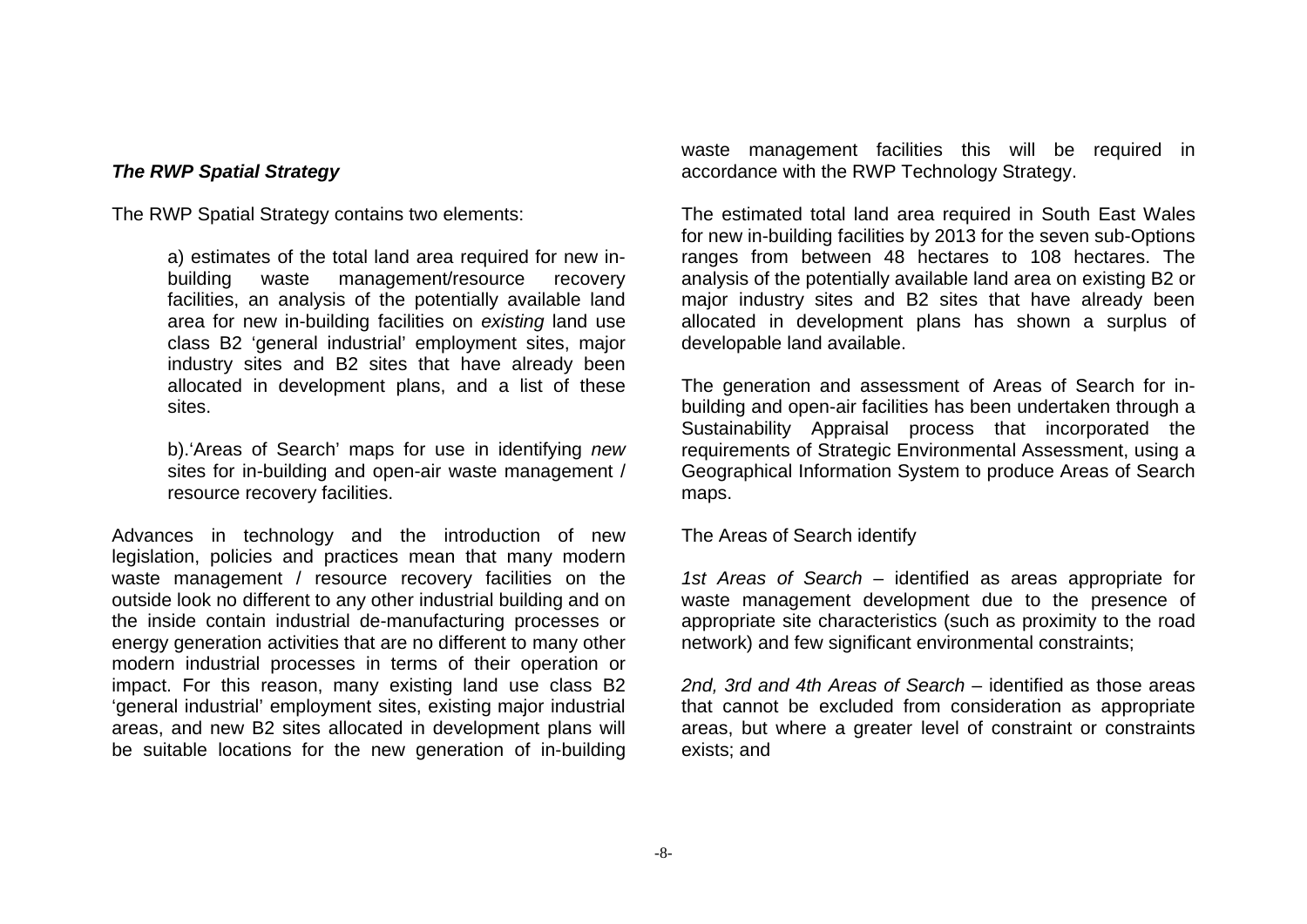*Exclusion Areas* – identified as those areas that, on the basis of clear planning policy, have been excluded from consideration as appropriate for waste management development.

#### *Local Development Plan*

A range of actions and circumstances will be necessary to achieve the implementation of the RWP 1st Review. Local Planning Authorities should include in their development plan, elements of the RWP that are germane to its area and individual Local Planning Authorities should determine actual locations of facilities and make provisions in their development plans. The RWP Technology Strategy and RWP Spatial Strategy will be brought together through the Local Development Plan preparation process in individual Unitary Authority areas in order to identify appropriate sites for waste management / resource recovery facilities.

#### **3. LOCAL POLICY CONTEXT**

#### *A Better Life: Our Community Plan 2004-14*

'A Better Life' is the Community Plan for Rhondda Cynon Taf. It sets out a framework through which *'Rhondda Cynon Taf will be a community where everyone who lives, works in or visits the area will enjoy the benefits of a better quality of life, achieving their potential, while helping to develop and protect the area for the benefit for others'.* The Community Plan contains five action themes which are:

- *Safer Communitites*
- *Our Living Space*
- *Our Health & Well Being*
- *Boosting our Local Economy*
- *Learning for Growth*

The action themes are developed under chapter headings and set out the goals that will be achieved to deliver the objectives of each action theme.

Under 'Our Living Space', one of the key measures of progress includes the amount of waste recycled. Rhondda Cynon Taf aims to become a clean and environmentally friendly community recycling more and creating less waste.

#### *RCT Waste Strategy 2001/2002: Respecting Waste*

The Waste Strategy sets out the Council's objectives with regard waste. These are:-

- to change the culture within Rhondda Cynon Taf, so that everybody is more aware of the implications of their waste disposal choices and gives due consideration to the quality of their local environment when making their choices.
- to minimise the creation of waste within Rhondda Cynon Taf
- to promote fully the reuse, recycling and reduction of waste within Rhondda Cynon Taf and to maximise the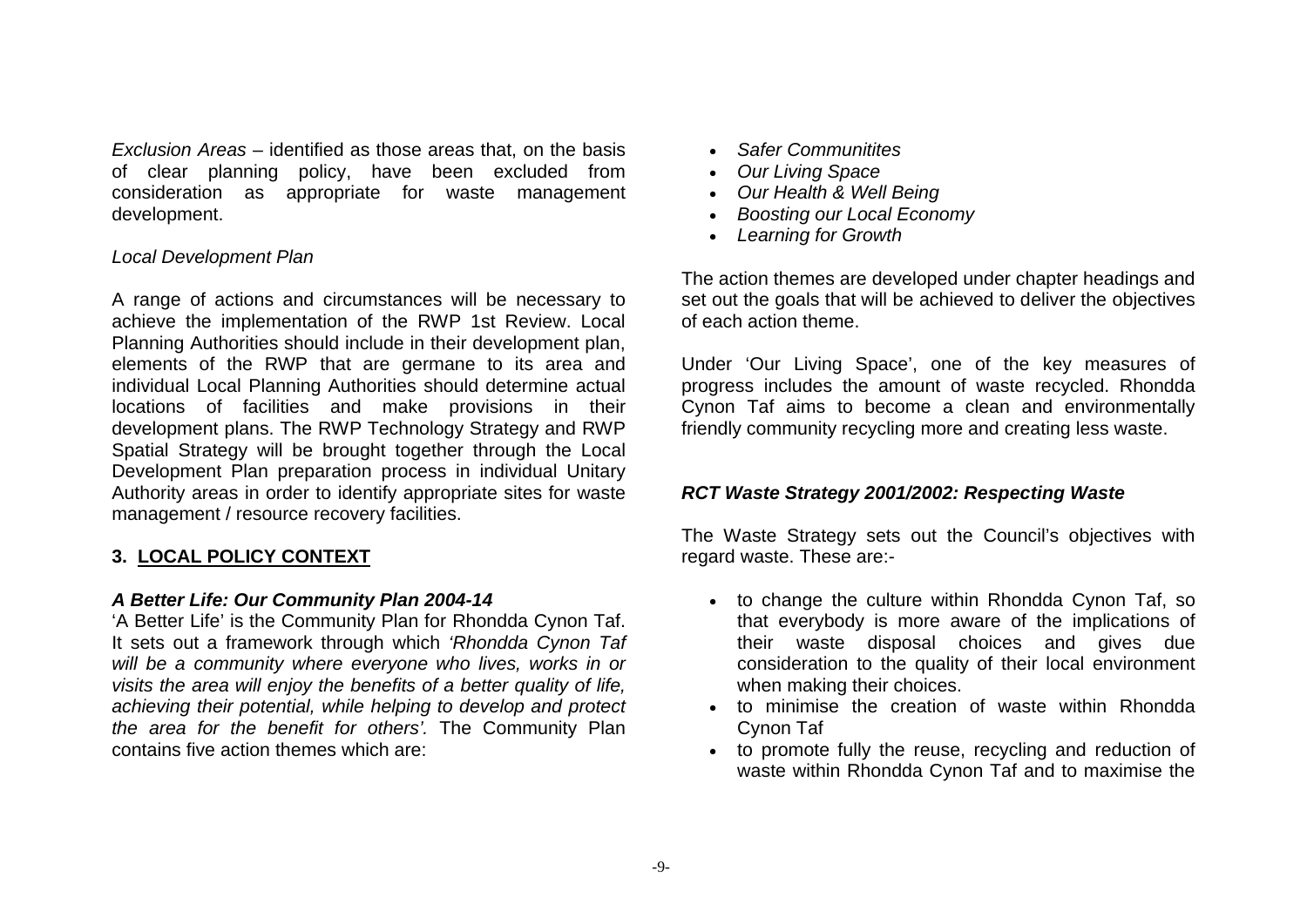creation of new associated business and employment opportunities.

 to dispose of all residual waste in the most environmentally friendly manner.

The Strategy sets out an Action Plan containing 12 recommended Action Points. These include measures to introduce kerbside recycling schemes, green waste collection and composting. Of particular relevance to the land use plan:-

#### Action 4

• supports existing and new 'bring sites'.

# Action 5

- the development of a clean materials recycling facility
- investigation into the suitability & viability of a gasification unit
- the provision for transporting waste out of the County Borough when necessary
- a phased reduction of landfill as quickly as possible

# Action 7

• Supporting links between economic regeneration strategies and waste strategy to ensure the encouragement of new businesses that will contribute towards employment generation and a reduction in waste to landfill.

Action 10

- an analysis of the following waste management options
	- \* refuse derived fuel production
	- \* anaerobic digestion facilities
	- \* residual waste sorting facilities

# **4. KEY ISSUES IN RHONDDA CYNON TAF**

The key issues to be addressed by the Rhondda Cynon Taf LDP have been identified by making an assessment of the following:

- The results of pre deposit consultation with key stakeholders;
- The results of the Sustainability Appraisal / Strategic Environmental Assessment Scoping Exercise; and
- An overview of baseline social, economic and environmental information.

The issues identified through this process will inform directly the development of the spatial strategy for the LDP.

# **Pre-deposit Consultation with Key Stakeholders**

No waste related issues identified.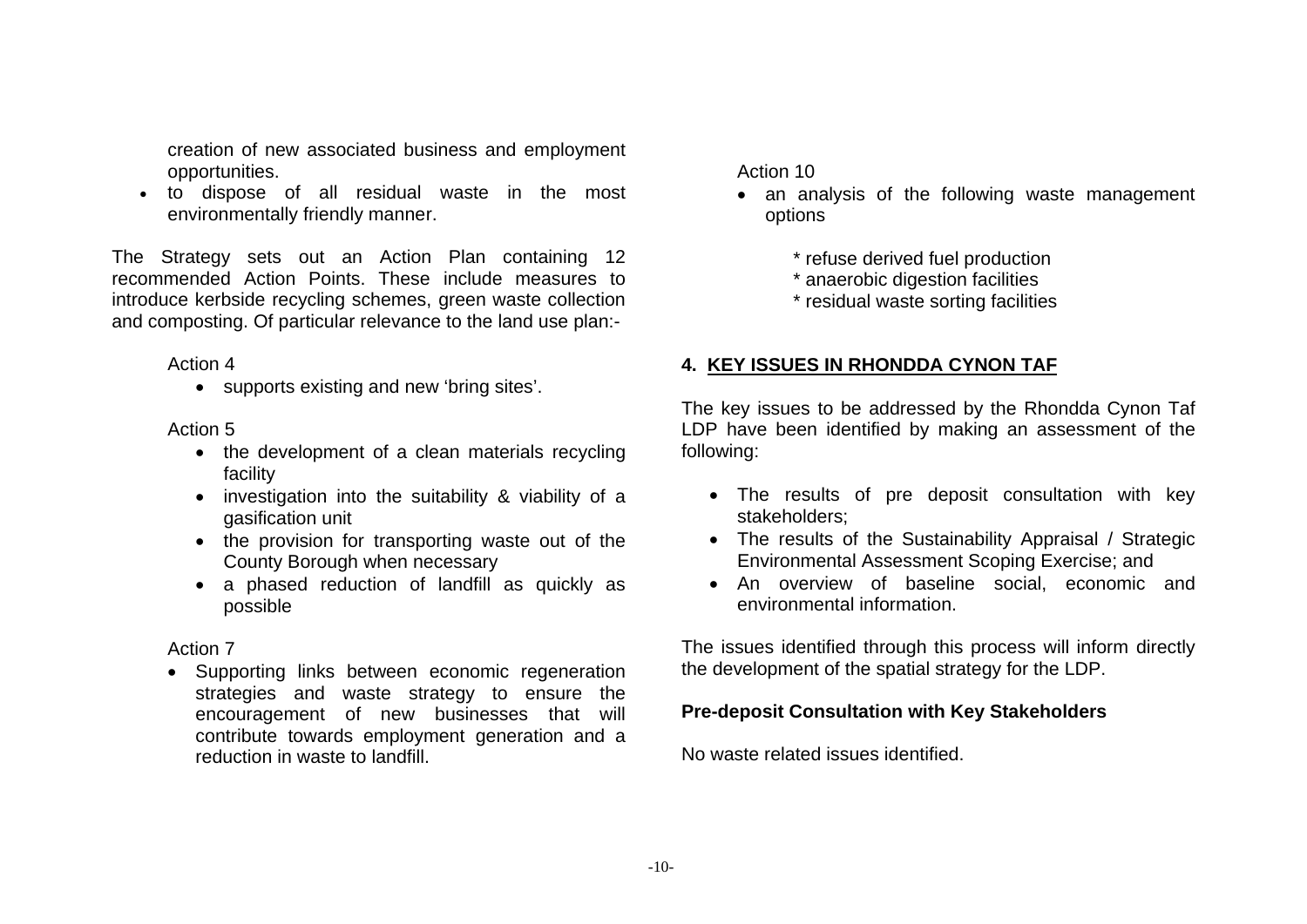#### **Sustainability Appraisal / Strategic Environmental Assessment Scoping Exercise**

*Key Issues – Waste*

- Rhondda Cynon Taf show a net import of waste to its' landfill sites of 132,000 tonnes in 2003
- Rhondda Cynon Taf has shown a relative decrease in municipal waste generated compared to neighbouring County Boroughs.

The scoping exercise also set out the SA Framework and potential targets and indicators in relation to employment and the economy.

# **Overview of Baseline Social, Economic and Environmental Information**

# *Baseline information*

- Municipal waste arisings in Rhondda Cynon Taf for 2004/05 stood at 131,777 tonnes. There was an average annual growth in arisings of 2.18% over the previous 6 year period compared with the SE Wales average of 2.92% (Regional Waste Plan Annual Monitoring Report 2006).
- Average household waste arisings per household for 2004/05 stood at 1.332 kilogram's compared with the

SE Wales average of 1.284kg (Regional Waste Plan Annual Monitoring Report 2006).

 Only 15.6% of municipal waste was recycled and composted in Rhondda Cynon Taf in 2004/05 compared with 20.7% in SE Wales as a whole (Regional Waste Plan Annual Monitoring Report 2006).

# **5. PREFERRED STRATEGY FOR THE LOCAL DEVELOPMENT PLAN**

The objectives of the Rhondda Cynon Taf LDP are to

 Minimise waste, especially waste to landfill and making adequate provision for waste facilities in accordance with the findings of the Regional Waste Plan.

# *Development Strategy - Waste Management*

The Strategy aims to achieve compatibility with the Regional Waste Plan by supporting appropriate waste management measures to meet Landfill Directive targets by 2013. A hierarchy of waste facilities is supported.

In order to meet the capacity requirements identified in the SE Wales Regional Waste Plan, the following Strategic Waste sites are identified to provide for a range of waste management options, including recycling, and composting, on a regional basis:-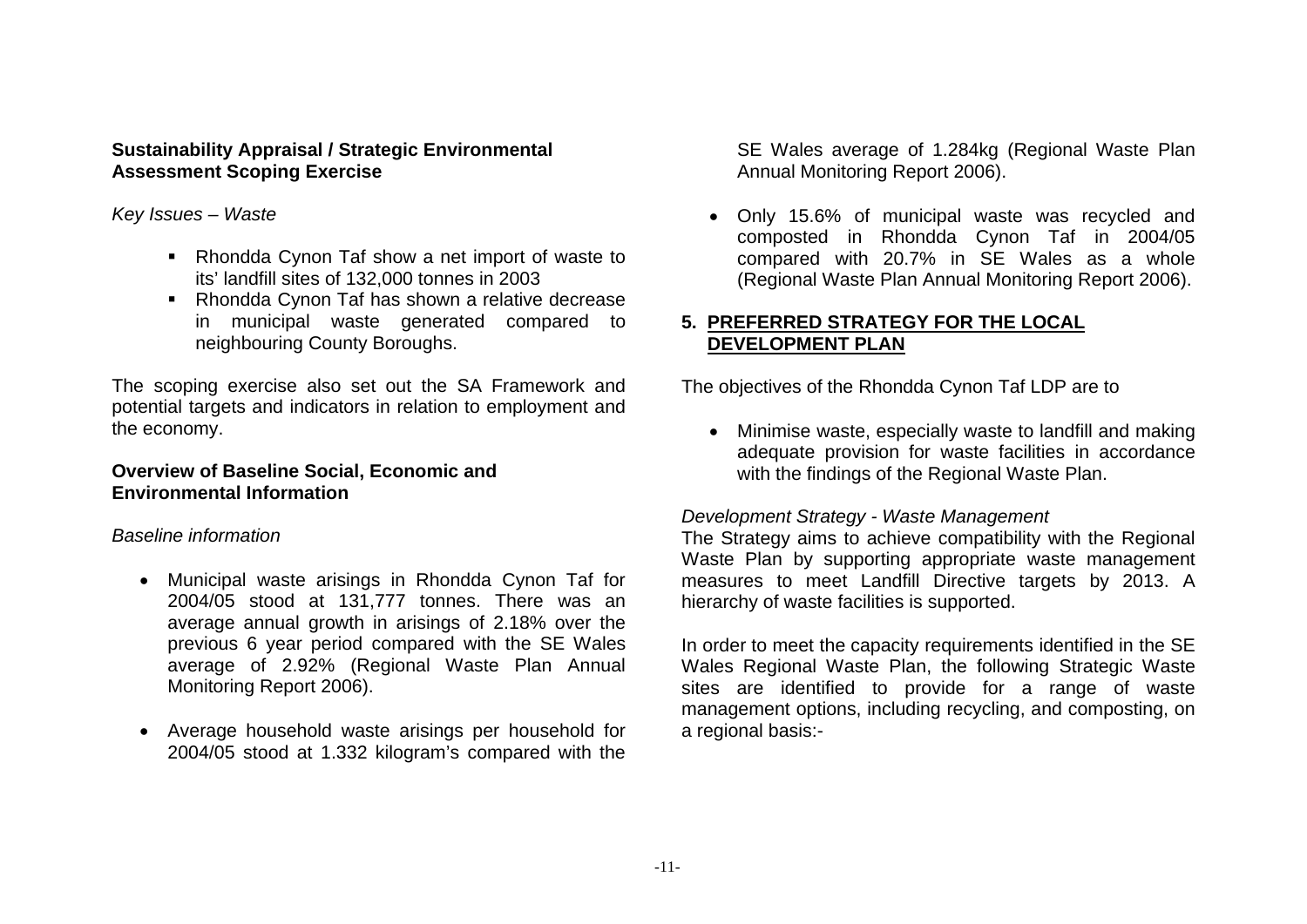1. at the Bryn Pica site in the Cynon Valley (including landfilling of residual wastes);

2. at Treforest Industrial Estate;

3. at Hirwaun Industrial Estate;

4. at other B2 employment sites as appropriate.

Appropriate waste treatment options aimed at reducing the current emphasis on landfilling are being examined by the Council, which may involve the consideration of other sites. A network of sites for local waste management facilities will also be identified including appropriate provision in the 8 proposed strategic sites.

The following Strategic Employment Policy is included in the Rhondda Cynon Taf Local Development Plan : Preferred Strategy (January 2007).

#### **SP 13 - Waste**

**The sustainable management of waste arising in Rhondda Cynon Taf will be facilitated by:**

> **a) Supporting initiatives for waste reduction and promoting more use of existing facilities for re-use and materials recovery;**

> **b) the provision of new facilities for re-use, recycling and composting;**

> **c) the development of new technological initiatives; d) reducing the amount of waste disposed of by landfill**

**e) new waste related initiatives which link**

# **Summary of Preferred Strategy Representations**

No representations were received to Paragraph 6.29 –6.31 – Waste Management or SP 13 – Waste Management.

# **6. DRAFT LDP POLICY**

# *Revised Strategic Policy*

# **SP 13 - Waste**

**The sustainable management of waste arising in Rhondda Cynon Taf will be facilitated by:**

> **a) Supporting initiatives for waste reduction and promoting more better use of existing facilities for re-use and materials recovery;**

> **b) the provision of providing new facilities for reuse, recycling and composting;**

**c) developing new technological initiatives;**

**d) reducing the amount of waste disposed of by landfill**

**e) introducing new waste related initiatives which that link with economic regeneration and community based strategies.**

The Strategy aims to achieve compatibility with the Regional Waste Plan by supporting appropriate waste management measures to meet Landfill Directive targets by 2013. A hierarchy of waste facilities is supported.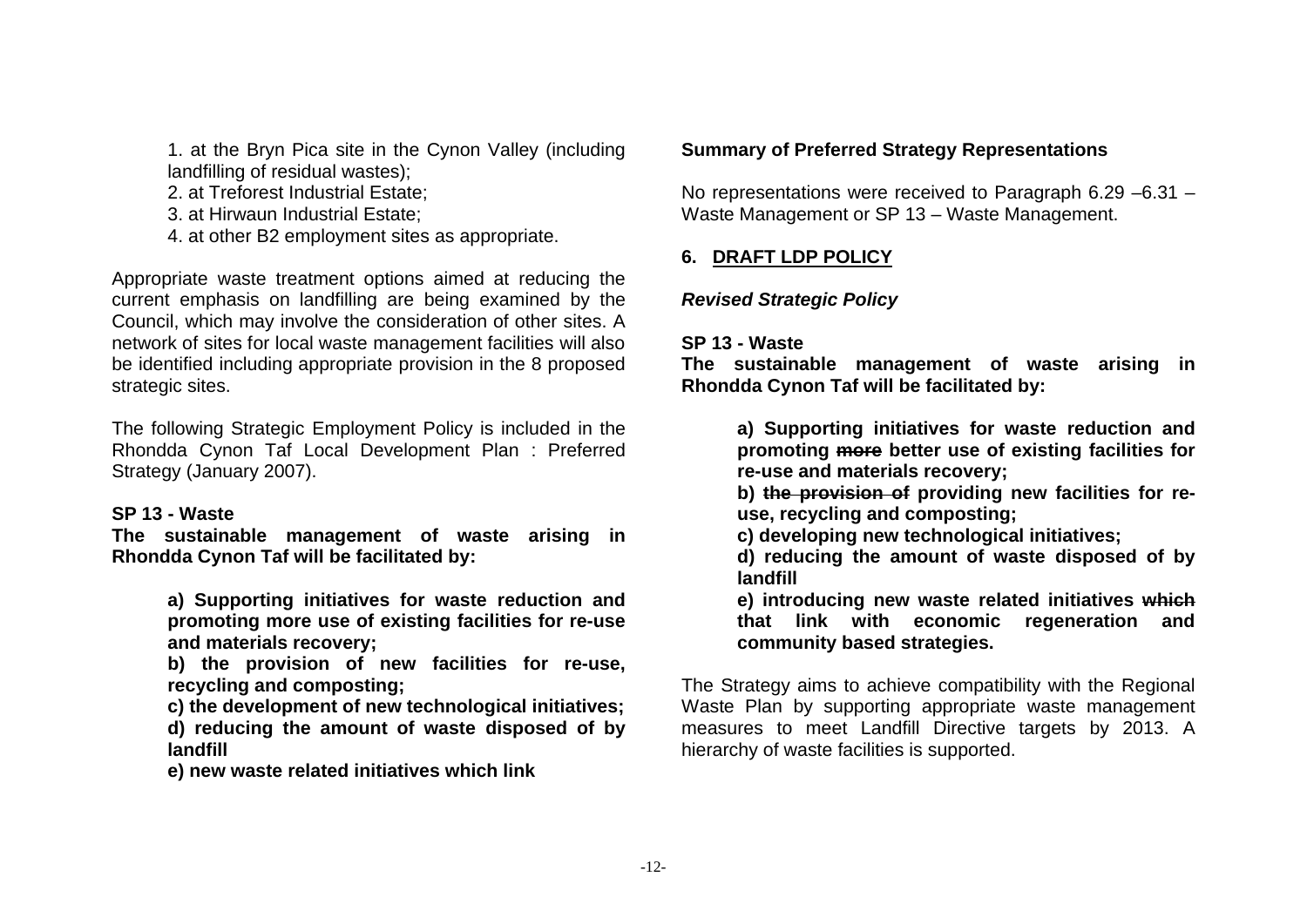In order to meet the capacity requirements identified in the SE Wales Regional Waste Plan, the following Strategic Waste sites are identified to provide for a range of waste management options, including recycling, and composting, on a regional basis:-

- 1. at the Bryn Pica site in the Cynon Valley (including landfilling of residual wastes);
- 2. at Treforest Industrial Estate;
- 3. at Hirwaun Industrial Estate;
- 4. at other B2 employment sites as appropriate.

Appropriate waste treatment options aimed at reducing the current emphasis on landfilling are being examined by the Council, which may involve the consideration of other sites. A network of sites for local waste management facilities will also be identified including appropriate provision in the 8 proposed strategic sites.

# *Area-wide Policies*

# **POLICY WM1 – Sites for Waste Management Facilities (Locational Criteria)**

**In meeting local and regional requirements for new and improved waste management facilities the following locations will be preferred:** 

**a) Sites currently used for waste purposes;**

- **b) B2 employment sites, whether existing or new allocations, particularly where opportunities exist for development of the Eco Park concept;**
- **c) Derelict or degraded land (including the Strategic Sites);**
- **d) Suitable redundant buildings;**

# *Justification*

This Plan, in seeking to meet the capacity requirements identified in the Regional Waste Plan (RWP), has allocated specific sites in Policies WM N1, WM N2, WM N3, WM S1, WM S2 and WM S3.. Together with existing facilities, these provide for the management of the bulk of municipal waste arising during the Plan Period. In providing for additional facilities which will be required to meet the provisions of the RWP, further sites will need to be investigated which will take into account factors such as Best Practicable Environmental Option, the Waste Hierarchy and the Proximity Principle.

The above policy provides locational criteria in order to inform the process and to provide a degree of certainty in assessing sites for additional facilities that may be required during the Plan Period. These would include sites for commercial and industrial waste, inert waste, composting, regional scale facilities, and potential technological developments such as gasification.

Proposals for waste related operations associated with mineral working, involving restoration, the use of inert waste,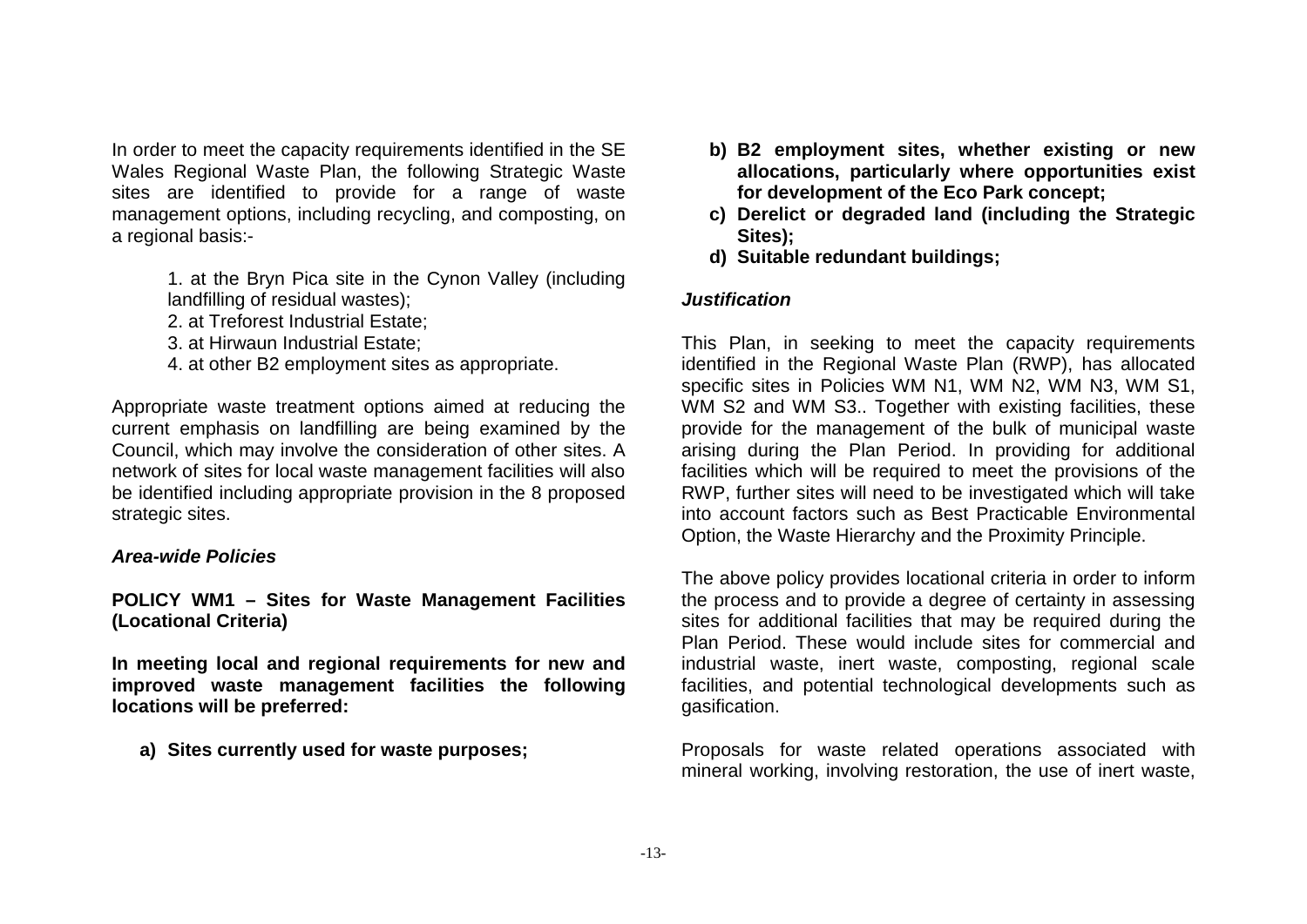tipping of mineral waste and recycling of aggregates will need to be considered in the context of related policies in the Minerals Chapter, including draft policies (to be added)

#### **POLICY WM2 – Sites for Waste Management Facilities – General Criteria**

**Proposals for the management and treatment of waste will be considered favourably, provided that: -**

- **a) They meet the locational criteria in Policy WM1;**
- **b) A need has been established, either in a local or regional context;**
- **c) There are no unacceptable detrimental effects on neighbouring land uses including residential amenity;**
- **d) They are acceptable in terms of highway and transportation considerations;**
- **e) There are effective measures for the protection of environmental interests, including the need to address noise, effects on air and water quality, landscape protection and design considerations;**
- **f) Suitable measures for energy recovery and/or the beneficial after use of products are incorporated;**
- **g) Where appropriate, there are acceptable proposals for restoration, aftercare and after-use.**

#### *Justification*

The above Policy aims to establish a set of criteria which complement Policy WM1 in assessing potential waste management schemes. Particular regard will need to be given to factors such as the proposed scale of operations and the nature of the waste stream involved. In determining planning applications sufficient information will be required in order to allow proper assessment of the likely environmental impact. Where appropriate, proposals should be accompanied by a formal Environmental Impact Assessment.

## **POLICY WM3 – Waste Management Provision in New Development**

**Provision at an appropriate scale, for facilities for the storage, recycling, and other management of waste, will be sought in new development proposals.**

#### *Justification*

In providing for other forms of uses, particularly in large scale housing, employment, retail and mixed use schemes, it will be important to ensure that provision of integrated facilities for waste management are incorporated. Proposals for the development of the 8 Strategic Sites will be required to demonstrate that the requirement for waste management facilities has been fully considered in conjunction with the Council's Waste Services Division.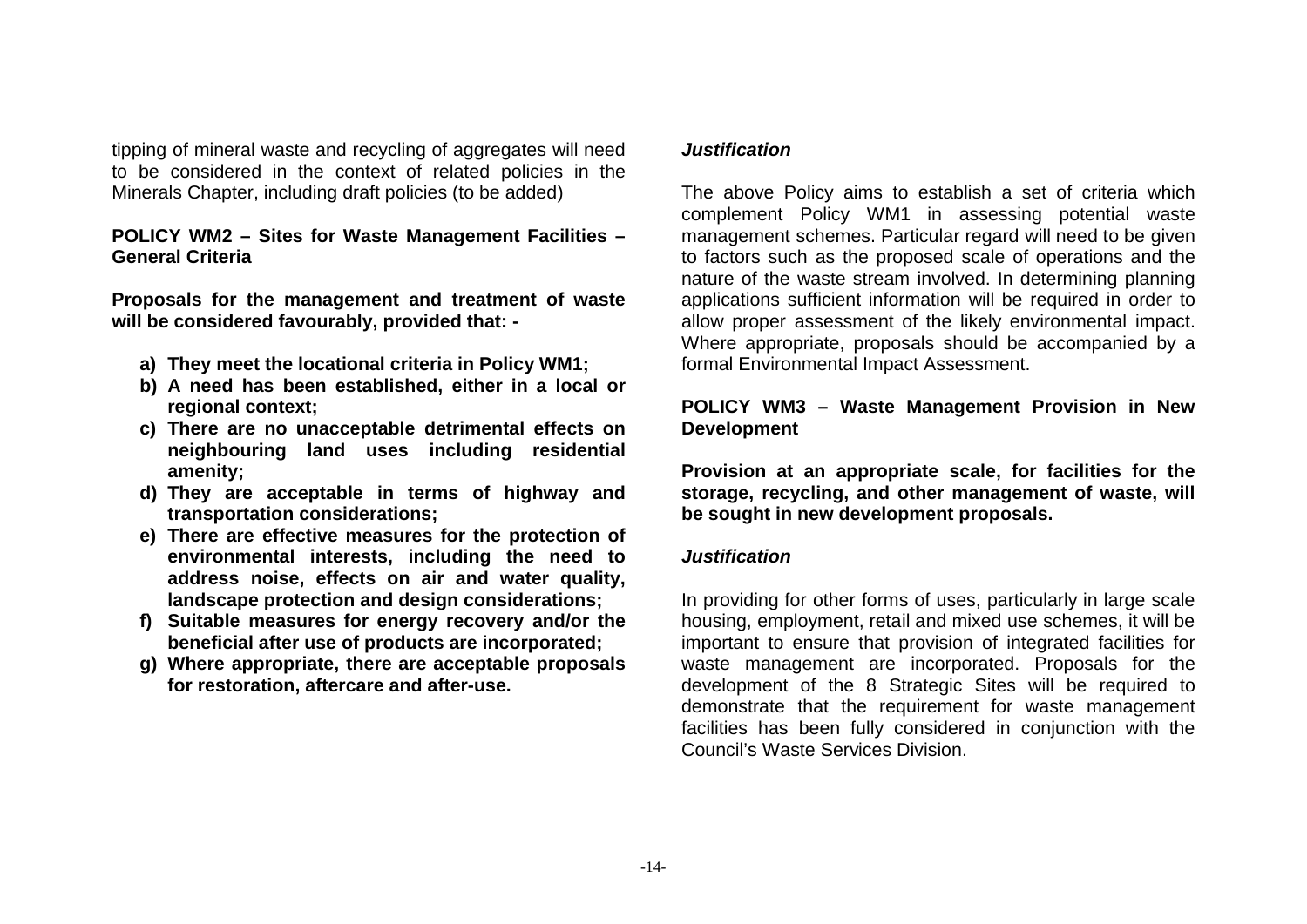Suitable arrangements should be made for the collection of wastes at easily accessible sites within the development. Dependent on the scale of development, a hierarchy of waste facilities will be sought which will complement existing provision in the area. These would range from household scale composting and recycling facilities which can be integrated in the overall design and layout of housing schemes, to recycling banks in retail and employment developments. Adequate access, egress and manoeuvring for collection vehicles should be allowed for in layouts.

Developers will be required to consult with the Council's Waste Services Division to establish the likely extent and nature of the facilities that will be required. Ideally minimisation and waste recovery initiatives should be applied at each stage of the development process. The use of secondary aggregates, for example, will be encouraged at the construction stage.

#### *Northern Strategy Area*

**POLICY WM N1 – Landfill and Waste Management Facilities (Bryn Pica)**

**Land at Bryn Pica, which is identified on the Proposals Map, is allocated for waste management purposes, including**

- **a) Landfilling;**
- **b) A Materials Recycling Facility;**
- **c) Community Recycling Facilities;**
- **d) Composting facilities;**
- **e) Further waste related initiatives as appropriate.**

#### *Justification*

Since the closure of the Nantygwyddon Landfill site in the Rhondda Valley in 2003, operations have been concentrated at the Bryn Pica facility near Aberdare. The site is operated by Amgen Cymru, a Local Authority Waste Disposal Company (LAWDAC) wholly owned by the Council.

A phased reduction of landfill is programmed through recycling, composting and waste reduction initiatives, coupled with a reduction in waste from other areas that is transported into the County Borough for landfill disposal. The new materials recycling facility and the composting facilities at Bryn Pica will help the company to diversify and remain economically viable. In order to reduce environmental impact heavy traffic is being, and will continue to be, diverted via the A465 rather than through the village of Llwydcoed.

#### **POLICY WM N2 – Waste Management Facilities (Hirwaun)**

**A site will be identified at the Hirwaun Strategic Site for waste transfer, treatment and/or reduction facilities.**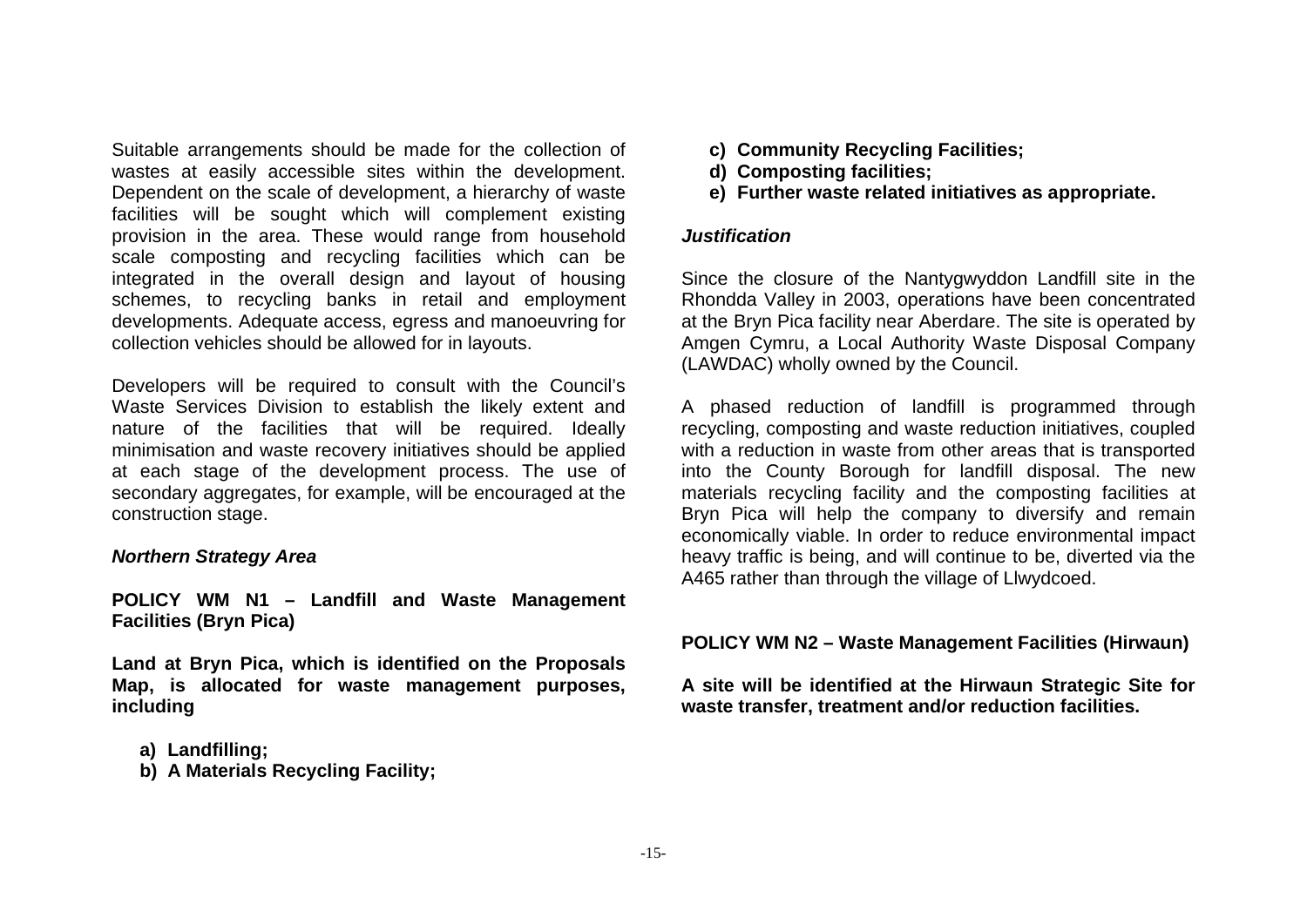#### *Justification*

The Strategic Site at Hirwaun has locational advantages, being well related to the strategic transportation network and with potential for a rail link. The existing industrial estate, along with the new employment allocations in the area will enhance the area's role as an economic 'hub'. With excellent access to adjoining Local Authority areas, a new site will have the potential to play a key role in providing facilities of regional importance.

In advance of the Council's Waste Management tendering process, the exact nature of the facilities to be provided is unknown. However, given Hirwaun's strategic location and the allocation of a major area of new development at the Strategic Site, which will further contribute to the demand for waste management facilities, it is appropriate that new waste facilities are developed at Hirwaun.

At this location, in close proximity to the National Park Boundary, it will be important to ensure that a good standard of design can be achieved. Modern technological solutions aimed at eliminating potentially polluting air emissions and water discharges will also be necessary. In identifying an appropriate site, the requirements of Policy WM 2 must also be met.

#### **POLICY WM N3 – Community Recycling Centres**

**The following sites will be safeguarded for the continuing or future use as Community Recycling Centres:-**

- **a) Dinas**
- **b) Treorchy;**
- **c) Ferndale;**
- **d) Aberdare (Bryn Pica)**
- **e) Gelli**

#### *Justification*

The Council's Waste Strategy 'Respecting Waste' set out the Council's intention to develop traditional Civic Amenity Sites, which were simply waste disposal sites, to Community Recycling Centres. Community Recycling Centres are centres which provide a range of recycling containers for the sorting and separation of waste into appropriate streams for re-use and recycling.

Community Recycling Centres are an important component of the Council's Waste Management Programme and this policy will ensure that current and future sites are safeguarded.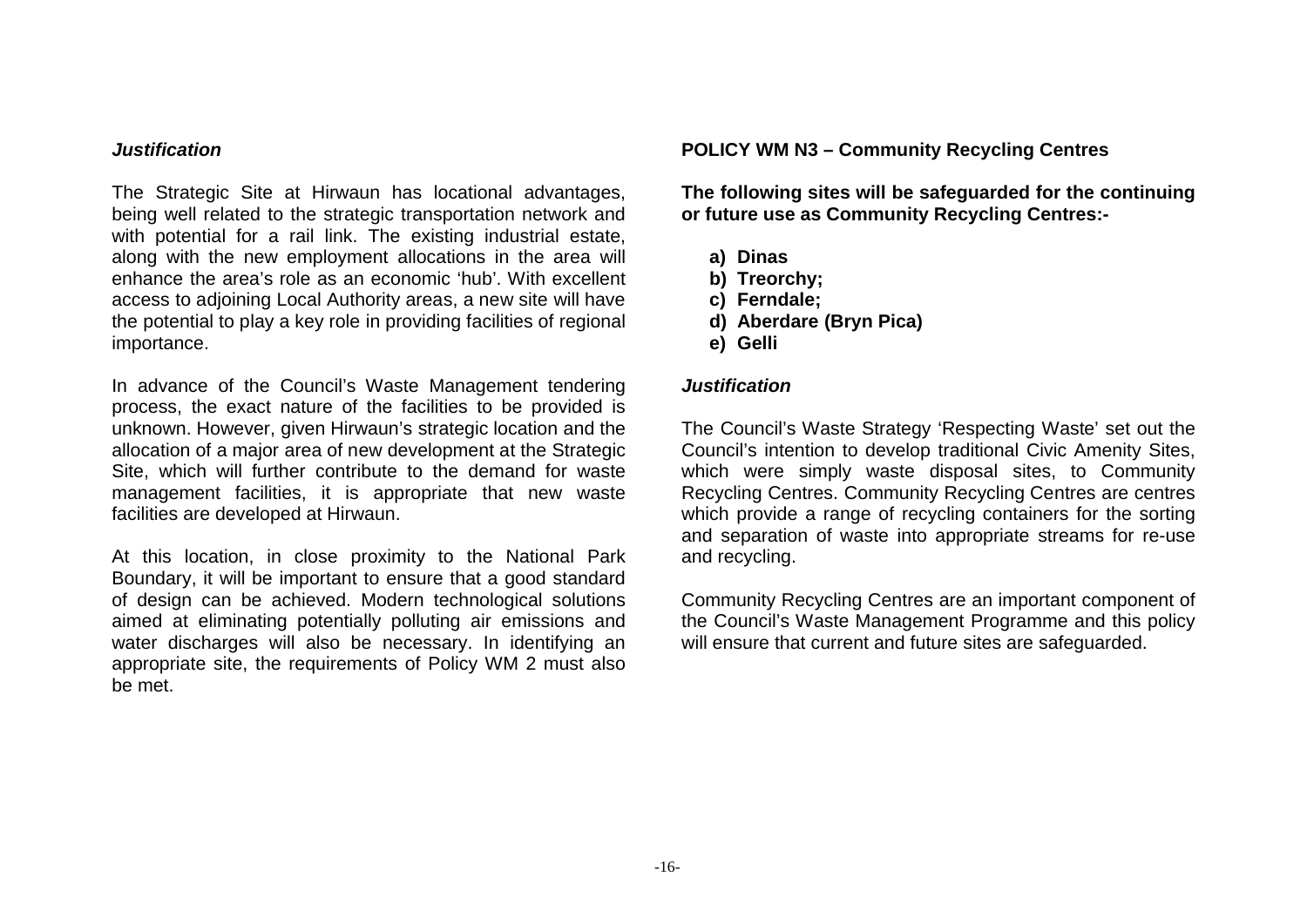#### *Southern Strategy Area*

**POLICY WM S1 – Waste Management Facilities (Treforest)**

**Land at Treforest Industrial Estate, which is identified on the Proposals Map, will be safeguarded as a Central Materials Recycling Facility.**

#### **Justification**

Kerbside recycling services for green waste and dry mixed recyclables serve 66,000 households in the County Borough. Capacity at the existing sorting facility at Coedcae Lane is limited. The Council's Waste Strategy and Action Plan has identified a need for a central purpose built sorting, bulking and transfer facility.

The facility will provide for up to 50,000 tonnes a year throughput; along with an associated transfer loading station of up to 70,000 tonnes a year to allow for integrated recycling and waste collections. This, together with existing sites will meet the Regional Waste Plan (RWP) capacity requirement of 70,500 tonnes per annum for municipal waste. The parallel development at Bryn Pica is complementary to the Council's proposals, but geared towards recovering more value from commercial rather than household wastes.

# **POLICY WM S2 – Community Recycling Centres**

**The following sites will be safeguarded for the continuing or future use as Community Recycling Centres:-**

# **a) Pontyclun**

#### *Justification*

The Council's Waste Strategy 'Respecting Waste' set out the Council's intention to develop traditional Civic Amenity Sites, which were simply waste disposal sites, to Community Recycling Centres. Community Recycling Centres are centres which provide a range of recycling containers for the sorting and separation of waste into appropriate streams for re-use and recycling.

Community Recycling Centres are an important component of the Council's Waste Management Programme and this policy will ensure that current and future site are safeguarded.

# **POLICY WM S3 – Waste Management Facilities (Llanilid)**

# **A site will be identified at the Llanilid Strategic Site for waste transfer, treatment and/or reduction facilities.**

#### *Justification*

The Strategic Site at Llanilid has locational advantages, being well related to the strategic transportation network. With excellent access to adjoining Local Authority areas, a new site will have the potential to play a key role in providing facilities of regional importance.